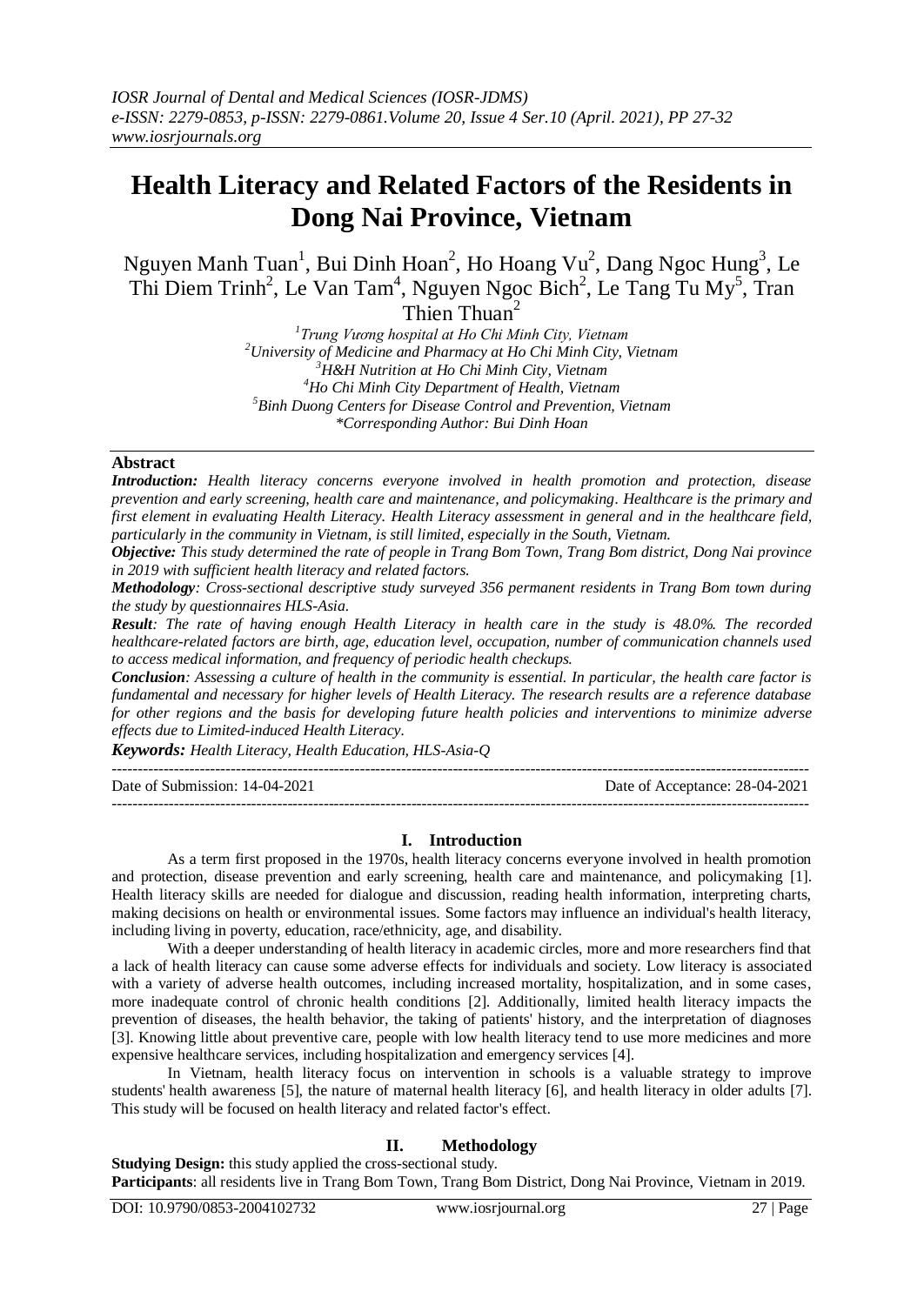#### **Including criteria**:

- Residents living in Trang Bom Town, Trang Bom District, Dong Nai Province, Vietnam
- Above eighteen years old
- Volunteer to join the study.

### **Excluding criteria:**

- Represent over three times for researching.
- Residents can not answer the question due to healthy and mental problems.

Residents can not complete the health literacy survey, the European health literacy questionnaire (HLS-EU-Q47).

**Research instruments:** this study applied the health literacy survey tool European health literacy questionnaire (HLS-EU-Q47) for the public in several Asian countries [8]. The questionnaire contained 47 items measuring health literacy rated on a 4-point Likert scale (1 = very difficult, 2 = difficult, 3 = easy, and 4 = very easy), with a possible lowest mean score of 1 and a possible highest mean score of 4. The indices for health literacy were standardized to unified metrics from 0 to 50 using the formula:  $Index = (mean - 1) * (50/3)$ . In this paper, the range of index from 0 to 33 means no health literacy, and range of index from 34 to 50 means health literacy. **Data analysis**

The data were input by the Epidata version 3.1 software and analyze by the Stata version 14 software.

# **Ethical Consideration**

After we clearly explained the study's objectives, the participants voluntarily signed the consent form to participate in the study. We ensured that participants were not affected by any benefits in their work.

### **III. Results**

The study conducted a survey on 356 permanent residents in Trang Bom Town, Trang Bom district, Dong Nai province through face-to-face to give questionnaire from April to the end of May 2019.

#### **Socio-Demographic Characteristics**

The percentage of men in the study is higher than that of women, 58.2% versus 41.9%. The age group "from 25 to 34 years old" accounts for 30.9% of the research sample, the age group "from 35 to 44 years old" and the age group "from 45 to 54 years old" account for the same percentage of 20.8% compared to 19.4%. The education level of the study sample is mainly from high school or higher with 72.5%, with 03 cases with Intermediate level and 01 cases of literacy. Subject's occupation is mainly in "Technology, engineering" with 26.1%, followed by "Business, consulting, finance, management" with a 20.5% sample rate. Working in "Education" is 14.6%, and in the field of "Health," it is 2.5%.

#### *Health literacy*

|                              |      | <b>Table 1.</b> Health literacy Score $(n=356)$ |         |         |
|------------------------------|------|-------------------------------------------------|---------|---------|
|                              | Mean |                                                 | Maximum | Minimum |
| <b>Health literacy Score</b> |      |                                                 |         |         |

The average score of health literature in health care is  $31.98 \pm 8.26$  points, recognizing that a few cases that do not meet any criteria in healthcare evaluation with the score are zero.

**Table 2.** Relationship between the Health Literacy and Soci Demographic Characteristic (n= 356)

| Soci Demographic      |             | <b>Health Literacy</b> |       | <b>PR</b>               |
|-----------------------|-------------|------------------------|-------|-------------------------|
| <b>Characteristic</b> | Yes $(\% )$ | $\mathrm{No}(\% )$     | p     | confidence interval 95% |
| Gender                |             |                        |       |                         |
| Male                  | 93 (44,9)   | 114(55,1)              | 0.164 | $0,86(0,69-1,06)$       |
| Female                | 78 (52,4)   | 71 (47,6)              |       |                         |
| Age                   |             |                        |       |                         |
| $18 - 24$             | 31(60,8)    | 20(39,2)               |       |                         |
| $25 - 34$             | 54 (49,1)   | 56 (50.9)              | 0,151 | $0,81(0,60-1,08)$       |
| $35 - 44$             | 36(48,7)    | 38 (51,3)              | 0,175 | $0,80(0,58-1,10)$       |
| $45 - 54$             | 31 (44,9)   | 38(55,1)               | 0,083 | $0,74(0,52-1,04)$       |
| $\geq$ 55             | 19 (36.5)   | 33(63,5)               | 0,018 | $0,60(0,39-0,92)$       |

*Chi-Square Test*

The result showed that participants over 55 years old got health literacy lower than other age groups.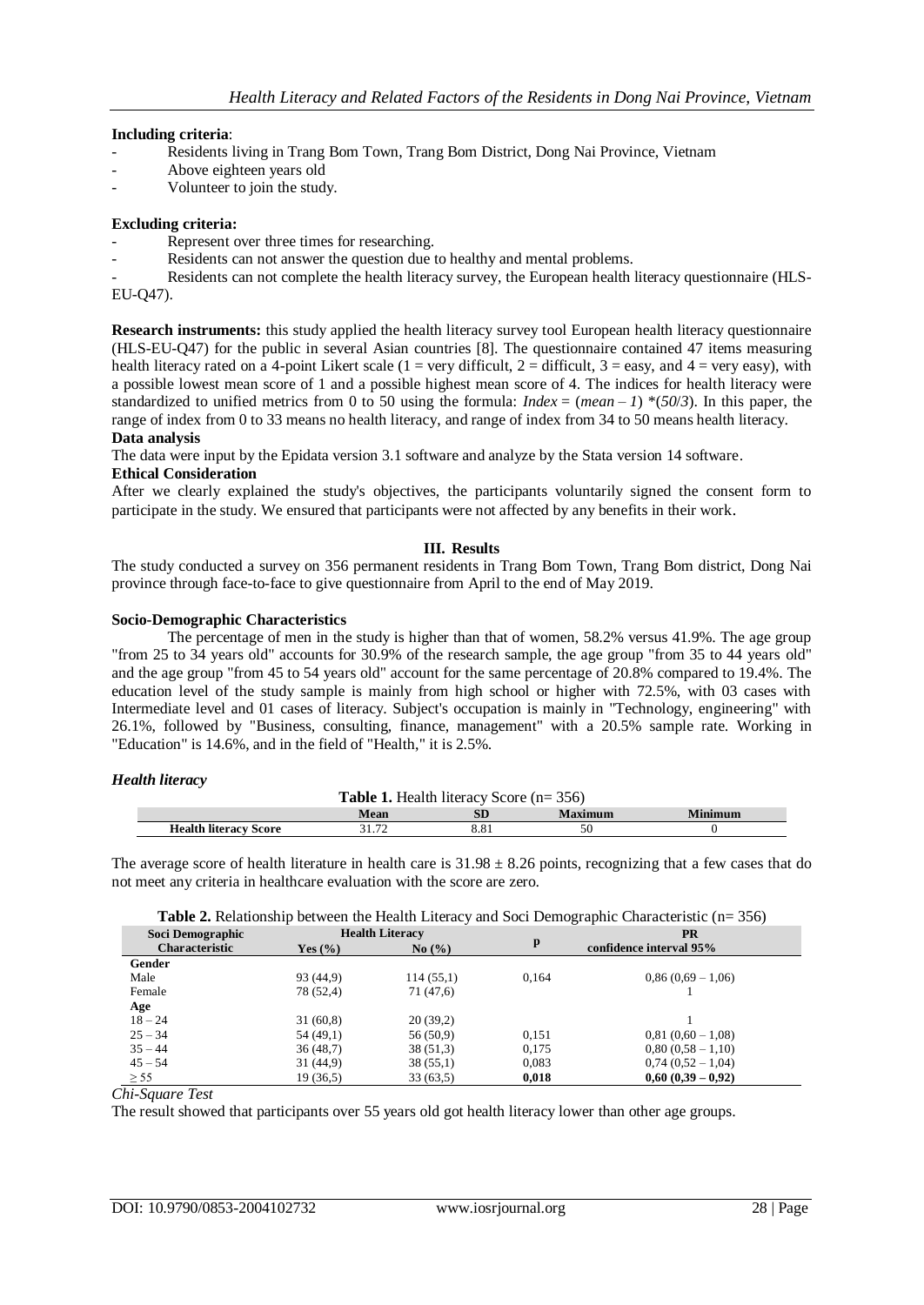|                       |                     | <b>Health Literacy</b> |               | <b>PR</b>               |  |
|-----------------------|---------------------|------------------------|---------------|-------------------------|--|
| <b>Characteristic</b> | Yes $(\% )$         | $\mathrm{No}(\% )$     | p             | confidence interval 95% |  |
| <b>Education</b>      |                     |                        | $\frac{1}{2}$ |                         |  |
| Primary               | 7(29,2)             | 17(70,8)               |               |                         |  |
| Secondary             | 26(37,1)            | 44 (62.9)              | 0,495         | $1,27(0,64-2,55)$       |  |
| Highschool            | 55 (43,3)           | 72 (56,7)              | 0,237         | $1,48(0,77-2,86)$       |  |
| University            | 80(61,1)            | 51 (38.9)              | 0,023         | $2,09(1,10-3,97)$       |  |
| College               | 3(75,0)             | 1(25,0)                | 0,028         | $2,57(1,11-5,97)$       |  |
| <b>Professional</b>   |                     |                        |               |                         |  |
| <b>Business</b>       | 29(39,7)            | 44 (60,3)              | 0,038         | $1,88(1,03-3,41)$       |  |
| Education             | 31(59,6)            | 21 (40.4)              | < 0.001       | $2.82(1.59 - 4.99)$     |  |
| Public administration | 8(47,1)             | 9(52,9)                | 0,032         | $2,22$ $(1,07 - 4,61)$  |  |
| Health                | 6(66,7)             | 3(33,3)                | 0,001         | $3,15(1,56-6,35)$       |  |
| Technology            | 53 (57,0)           | 40(43,0)               | < 0.001       | $2,69$ $(1,55 - 4,69)$  |  |
| Housewife             | 13 (44,8)           | 16(55,2)               | 0,026         | $2,12(1,09-4,11)$       |  |
| Other                 | 20(64,5)            | 11(35,5)               | < 0.001       | $3,05(1,70-5,48)$       |  |
| Farmer                | 11(21,2)            | 41 (78,8)              |               |                         |  |
| Chi-Sauare Test       | <i>*Fisher Test</i> |                        |               |                         |  |

There is an increase in the health literacy rate of health care according to the education level of the target population, in which the university and college groups have a statistically significant difference compared to the primary group.

Employees in the Health sector have a higher rate of health literacy in terms of health care than the rate of the professions.

| <b>Quantity for communication</b> |                       | <b>Health Literacy</b>        |       | PR                      |
|-----------------------------------|-----------------------|-------------------------------|-------|-------------------------|
| channels                          | Yes $\left(\%\right)$ | No $\left(\frac{9}{6}\right)$ |       | confidence interval 95% |
|                                   | 40(33,6)              | 79 (66.4)                     |       |                         |
| 2-3                               | 104(55,3)             | 84 (44.7)                     | 0.001 | $1,65$ $(1,24 - 2,19)$  |
|                                   | 27(55,1)              | 22(44.9)                      | 0.007 | $1,64(1,15-2,34)$       |
| .<br>-                            |                       |                               |       |                         |

#### *Chi-Square Test*

Users of 04 communication channels or more have 1.64 times more culture of health care (95% confidence interval: 1.15 - 2.34) compared to those who use 01 communication channel, p <0.001.

| Table 5. Relationship among the Health Literacy, Classification of Health Insurance and Frequence for Physical |  |
|----------------------------------------------------------------------------------------------------------------|--|
| Examination ( $n = 356$ )                                                                                      |  |

|                                 |             | <b>Health Literacy</b>                   |               | <b>PR</b>               |  |
|---------------------------------|-------------|------------------------------------------|---------------|-------------------------|--|
| <b>Characteristic</b>           | Yes $(\% )$ | $\mathrm{No}$ $\left(\frac{9}{6}\right)$ | $\mathbf{p}$  | confidence interval 95% |  |
| <b>Classification of Health</b> |             |                                          | $\frac{1}{2}$ |                         |  |
| <b>Insurance</b>                |             |                                          |               |                         |  |
| Public                          | 119(46,1)   | 139 (53.9)                               | 0,522         | $0,81(0,42-1,56)$       |  |
| Public and Private              | 14(58,3)    | 10(41,7)                                 | 0.956         | $1,02(0,49-2,11)$       |  |
| Private                         | 20(52,6)    | 18 (47,4)                                | 0,820         | $0.92(0.45-1.87)$       |  |
| No using                        | 14(48,3)    | 15(51,7)                                 | 0,657         | $0,84(0,40-1,78)$       |  |
| No giving anything              | 4(57,1)     | 3(42.9)                                  |               |                         |  |
| <b>Frequence for Physical</b>   |             |                                          |               |                         |  |
| <b>Exammination</b>             |             |                                          |               |                         |  |
| $\geq$ 2                        | 41(73,2)    | 15(26,8)                                 | < 0.001       | $2,22(1,58-3,13)$       |  |
| 1-2 times/year                  | 44 (41.9)   | 61(58,1)                                 | 0,212         | $1,27(0,87-1,86)$       |  |
| $<$ 1 time/year                 | 58 (52,7)   | 52 (47.3)                                | 0.009         | $1,60$ $(1,13 - 2,28)$  |  |
| Never                           | 28(32,9)    | 57(67,1)                                 |               |                         |  |

*Chi-Square test \* FisherTest*

The study noted no relationship between the type of health insurance used for the healthcare sector. People with the frequency of regular health checkups from 2 times/year or more have the rate of having adequate health literacy in terms of health care 2.22 times (95% confidence interval: 1.58 - 3.13). For those who never had periodic health checkups,  $p < 0.001$ .

|  | Table 6. Relationship between the Health Literacy and health education $(n=356)$ |  |  |
|--|----------------------------------------------------------------------------------|--|--|
|--|----------------------------------------------------------------------------------|--|--|

|                         |             | <b>Health Literacy</b> |       | <b>PR</b>               |  |
|-------------------------|-------------|------------------------|-------|-------------------------|--|
| <b>Health Education</b> | Yes $(\% )$ | Yes $(\% )$            |       | confidence interval 95% |  |
| Yes                     | 9(56,3)     | 7(43,7)                | 0.467 | $1,18(0,76-1,85)$       |  |
| No                      | 162 (47.6)  | 178(52.4)              |       |                         |  |

*Chi-Square test*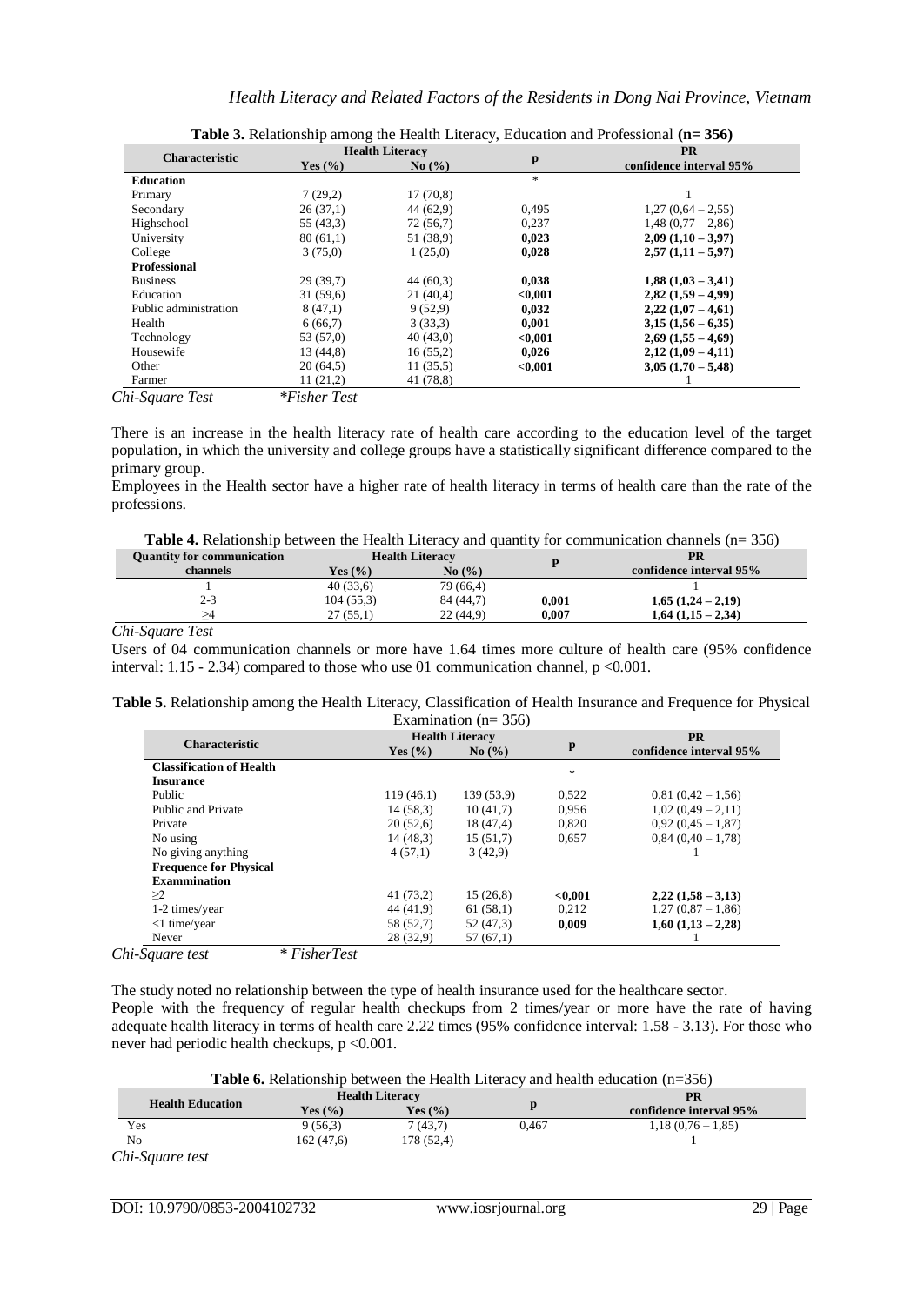Those who have been trained or worked in the health field have a health literacy rate of 1.18 times (95% CI: 0.76 - 1.85) compared to those who do not have ones in the health field. However, the difference was not statistically significant.

### **IV. Discussion**

#### **Health Literacy and Gender**

In the current period, with the explosion of information technology, most activities to access information and health care services are easily accessible to most people in the community, especially in large city areas, towns, or places with relatively developed infrastructure. Therefore, people in these areas can easily find, access any medical service closest to them, or find out how to improve their lives by consulting information from sources. Our research shows no difference in the number of communication channels between men and women used to access medical information. Therefore, access to health care and finding ways to improve the health of men and women are the same in the ongoing research.

However, women tend to take care of themselves and their relatives more than men [9]. Regularly paying attention to any unusual manifestations of the health of themselves and their families makes it easier for women to detect health problems that they or their families are facing early. From there, early intervention helps disease or disease be prevented in the first place.

### **Health Literacy and Age**

The Health Literacy of health care decreases with age [10], but the differences are not statistically significant in the ongoing study. For Health Literacy in general and the health care sector in particular, this issue is strongly influenced by the sources of medical information and the quality of these information sources. At present, with the development of 4.0 technology, almost all ages can participate and exploit information from online knowledge sources. From there, with each individual's capacity to understand information and evaluate medical information, there will be the best development direction following his health condition. It can be seen that the access to and use of modern equipment for the middle-aged and the elderly is more limited, which partly explains the reduced accessibility and updating the latest information on medicine for the elderly.

Although the study is not significant for research about health literacy, it is essential to pay attention to this factor in future studies or any interventions for health literacy.

#### **Health Literacy and Education, Professional**

Previous studies have suggested that educational attainment is one factor influencing Health Literacy [10]. When conducting analysis and evaluation in health care, there is a difference in the university and postgraduate group compared to the primary group. The other groups were not significantly different. The difference may be random for the intermediate group since the number of samples analyzed is tiny.

Educational attainment is one of the factors that are consistently ranked top in any field. Educational attainment has a specific influence on each individual's life because it depends on each person's level, perception, and ability to be different development directions. With higher education, the Vietnamese people can find health problems through reflection-in-action or reflection-on-action, which learned from higher education [11]. They trigger their thinking, and they will implement the method to improve their health caring. They also practice more dialogue and discussion, reading health information, interpreting charts, making decisions about participating in research studies, using medical tools for personal or familial health care—such as a peak flow meter or thermometer—calculating timing or dosage of medicine, or voting on health or environmental issues. Besides, their skills and skills are developed based on their academic level. In the health sector, educational attainment is often applied in health education and communication because it depends on the people's ability to choose the most appropriate implementation methods.

In the current period, with the explosion of the media and mass media. The source of medical information is widespread and influential. The health care sector does not require high individual skills in analyzing and evaluating medical information. Therefore, each individual can protect his or her health based on any official or unconventional information source, experience, or folk "word of mouth."

Besides, most people with education levels from primary to upper secondary are trained in the same locality, or there is no difference in the study location—significant differences in environment, living conditions, and culture. As a result, the capacity of people in the same health care sector is almost the same. However, most of them are trained in large city areas where development conditions are better than those where research is being conducted for those with university and college degrees. Besides, training at the university or higher level is an entirely different, specialized development of individual skills. These factors can partly explain the educational attainment influencing health literacy in health care in research.

For careers, those working in the health and education sectors have a higher average Health Literacy score than those in other occupations [12]. However, this is the most basic field in the healthcare field, so people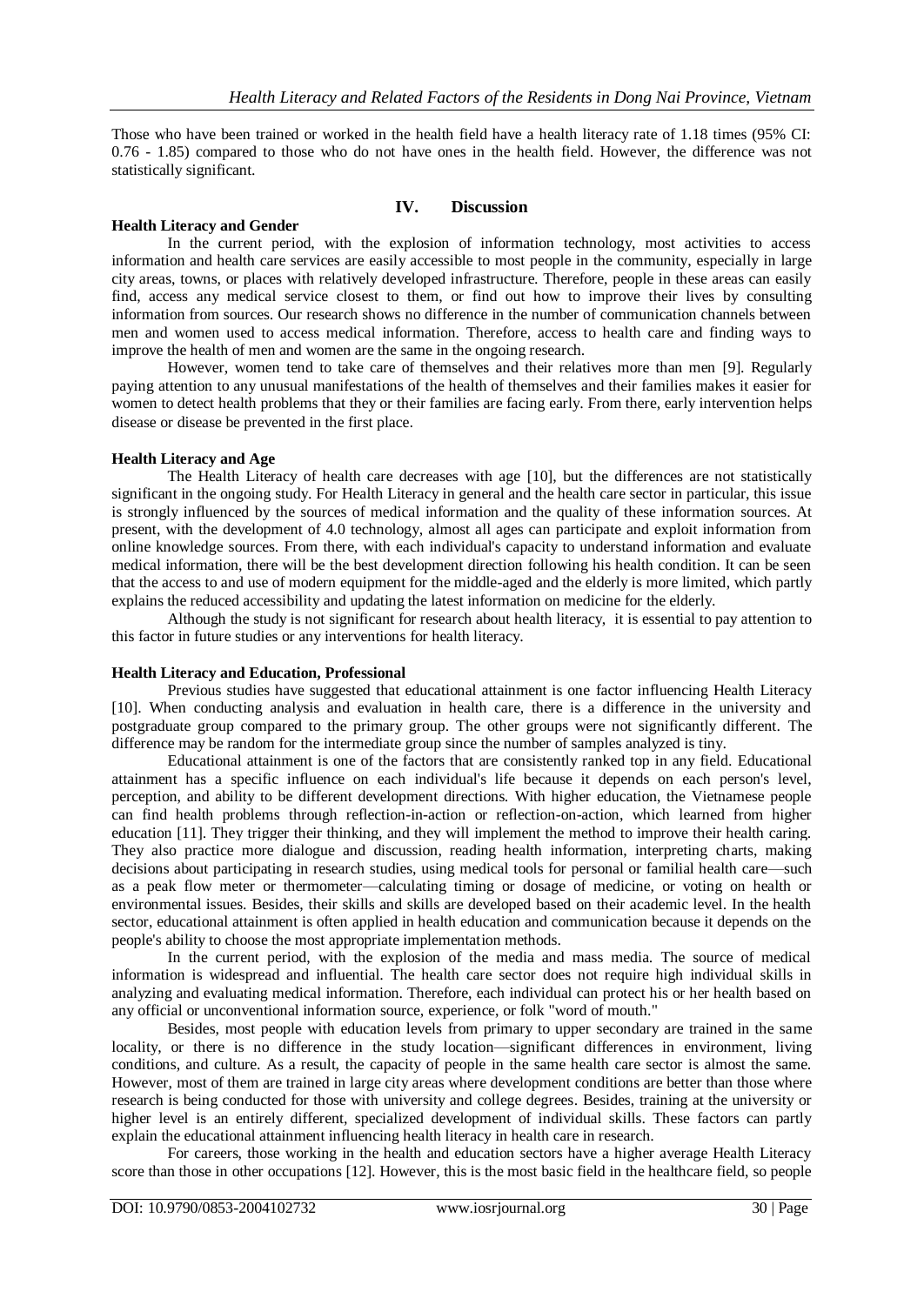of all ages and occupations can take care of their health best suited to the situation and reality. It is perfectly appropriate to note that there is no relationship. Health literacy differences are mainly found in health promotion when health and education have more opportunities to develop this problem.

### **Health Literacy and quantity for communication channels**

Information about medicine is widely disseminated through many media such as television, books, magazines, the Internet to help people quickly access and get the desired information. Besides, the level of information inquiry through communication channels is also one factor affecting general Health Literacy and the health care sector.

The study has not found a link between health care and the level of viewing television programs and looking up medical information. However, there is a difference in the proportion of having enough Health Literacy about health care according to the number of communication channels to access medical information. Specifically, those who used 04 or more media had a health care force of 1.64 times as much as those who used one channel or more minor, p <0.007.

For an individual watching television programs about medicine, it is usually the information provided that is themed and is of less interest to the general public. Meanwhile, with a device that can connect to an online network with essential skills to use, people can easily obtain the information they are interested in quickly and meet the information needs of the surname. Therefore, the more access to medical information is, the more Health Literacy will increase. However, the quality of the information source is the decisive factor to increase or limit people's capacity. Content moderation issues by authorized staff and specialist staff are needed to ensure the medical information is widely shared. Besides, a reliable and regularly updated source of official information is the medical staff. However, the access of people in the community to medical staff is often limited.

#### **Health Literacy and Classification of Health Insurance and Frequence for Physical Examination**

The study found no relationship between the healthcare sector according to the types of health insurance people use. People who regularly have regular checkups have a higher rate of health care than those who have little or never have regular checkups.

Regular health checkups are more common in the elderly or people with chronic medical conditions than those without health problems. These reasons may come from the elderly, or those with chronic illness tend to be more concerned about their health and those around them. To improve their health, these elderly regularly seek information about the issues they are concerning. Periodic health checkups help subjects easily update their latest knowledge about the subject's disease progression and easily control their risks to have better health. Besides, regular contact with medical staff, a reliable source of health information, will help subjects get the most complete and accurate information about diseases and diseases currently in progress development on social than other media channels.

#### **V. Conclusion**

Evaluating the Health Literacy of health care in the community is essential. The research results are a reference database for other regions and build basic policies and future health interventions to minimize negative impacts. Limited Health Literacy causes benefits.

#### **References**

- [1] S. K. Simonds, "Health education as social policy," *Health Education Monographs,* vol. 2, no. 1\_suppl, pp. 1-10, 1974.
- [2] S. Kripalani, M. E. Gatti, and T. A. Jacobson, "Association of age, health literacy, and medication management strategies with cardiovascular medication adherence," (in eng), *Patient Educ Couns,* vol. 81, no. 2, pp. 177-81, Nov 2010.
- [3] G. Pappas *et al.*, "Health literacy in the field of infectious diseases: the paradigm of brucellosis," (in eng), *J Infect,* vol. 54, no. 1, pp. 40-5, Jan 2007.
- [4] Y. I. Cho, S. Y. Lee, A. M. Arozullah, and K. S. Crittenden, "Effects of health literacy on health status and health service utilization amongst the elderly," (in eng), *Soc Sci Med,* vol. 66, no. 8, pp. 1809-16, Apr 2008.
- [5] P. Paudel *et al.*, "Effect of school eye health promotion on children's eye health literacy in Vietnam," *Health promotion international,* vol. 34, no. 1, pp. 113-122, 2019.
- [6] S. McKinn, D. T. Linh, K. Foster, and K. McCaffery, "Distributed health literacy in the maternal health context in Vietnam," *HLRP: Health Literacy Research and Practice,* vol. 3, no. 1, pp. e31-e42, 2019.
- [7] H. Van Hoa, H. T. Giang, P. T. Vu, D. Van Tuyen, and P. M. Khue, "Factors associated with health literacy among the elderly people in Vietnam," *BioMed research international,* vol. 2020, 2020.
- [8] T. V. Duong *et al.*, "Measuring health literacy in Asia: Validation of the HLS-EU-Q47 survey tool in six Asian countries," (in eng), *J Epidemiol,* vol. 27, no. 2, pp. 80-86, Feb 2017.
- [9] C. C. Cutilli and I. M. Bennett, "Understanding the health literacy of America results of the national assessment of adult literacy," *Orthopaedic nursing/National Association of Orthopaedic Nurses,* vol. 28, no. 1, p. 27, 2009.
- [10] S.-Y. D. Lee, T.-I. Tsai, Y.-W. Tsai, and K. N. Kuo, "Health literacy, health status, and healthcare utilization of Taiwanese adults: results from a national survey," *BMC public health,* vol. 10, no. 1, pp. 1-8, 2010.